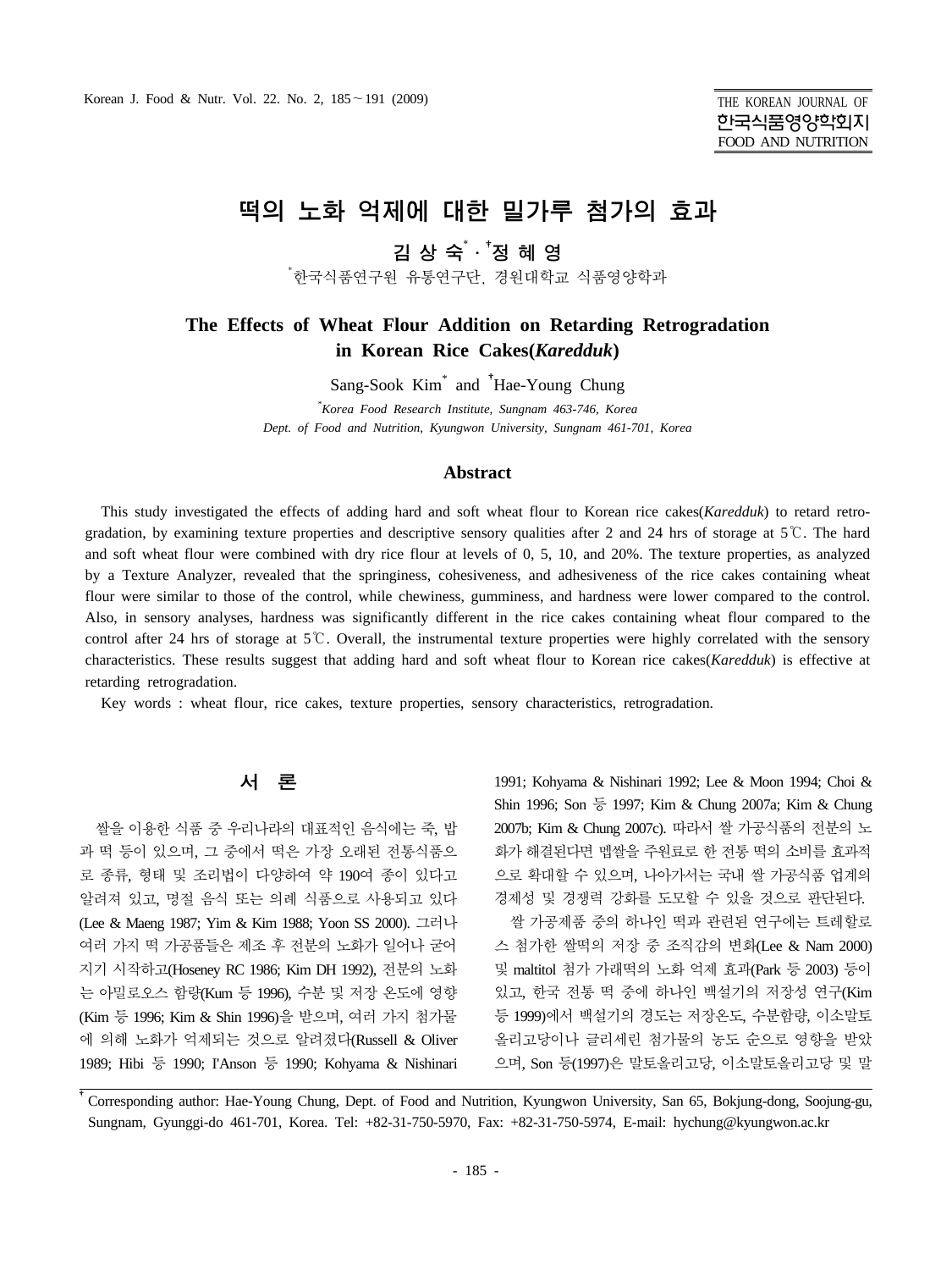토테트라오즈 등 3종류의 올리고당을 첨가한 가래떡이 무첨 가군보다 조직감의 변화에 효과가 있음을 나타내었다.

본 연구는 쌀을 주원료로 한 가공제품에 적합한 노화 억제 기술을 개발하여 쌀 소비를 촉진하기 위한 객관적인 기초 자 료를 제공하고자 노화 억제에 효과적인 것으로 검색된 강력 분과 박력분(Kim 등 2005)을 쌀가루 기준으로 0, 5, 10 및 20% 농도로 첨가하여 모델 떡으로 가래떡을 제조하였고, 5℃ 냉장 보관하면서 2시간과 24시간 경과 후 기계적 텍스처 특 성과 관능적 묘사 특성 검사를 실시하여 실험군의 떡을 무첨 가군 떡과 비교하였다. 그리고 각 실험군 떡의 시간 경과에 따른 텍스처 변화와 관능적 묘사 특성에 대해 상관 계수를 구하여 분석하였고, 이들 실험군간 차이를 요약하기 위해 주 성분 분석(principal component analysis)을 수행하였다.

# 재료 및 방법

#### 1. 재료

본 실험에서 사용한 쌀가루는 2003년산 경기 추청미로 3시간 침지한 후 roll mill(Kyungchang Machine, Kyunggi Kwangjoo, Korea)을 사용하여 습식방법에 의해 제분하였으며, 쌀가 루를 제조 후 사용 전까지 폴리에틸렌 봉지에 포장하여 냉동 (-20℃) 보관하였다. 가래떡에 첨가된 강력분과 박력분은 삼 양사(Seoul, Korea)에서 구입하였다.

#### 2. 가래떡의 제조

떡의 제조는 쌀가루(300 g)에 따라 수분함량을 43%로 조정 하였고, 강력분과 박력분을 쌀가루 기준 0, 5, 10 및 20% 농도 로 첨가하여 전기찜기(SO2-6166, Shanghai SEB Electric Appliances Co., Shanghai, China)에 40분간 증자한 후 녹즙기(DC-502, Donga industry, Seoul, Korea)를 이용하여 제조하였다. 노화 억제 효과의 분석조건은 가래떡을 20 ㎝ 길이로 제조한 다음 폴리에틸렌 백에 밀봉하여 5℃ 냉장 보관하면서 사용하였다.

#### 3. 기계적 텍스처 특성

제조된 가래떡은 5℃ 냉장 보관하면서 사용하였으며, 제 조시간 2시간과 24시간 경과 후 측정 분석하여 실험군 떡의 텍스처 특성을 무첨가군 떡과 비교하였다. 가래떡을 지름×높 이=12.5×15 ㎜ 크기로 자른 후 Texture Analyzer(model TA-XT2, Stable Micro System Ltd., Haslemere, England)를 이용하여 Bourne(1978)에 의해 기술된 방법으로 쌀 가공제품 노화 억 제제의 개발 연구(Kim 등 2005)와 같은 조건으로 분석하였다 (Table 1). TPA(texture profile analysis) 방법으로 two bite compression에 의해 3회 반복(5회 측정/실험), 총 15회 측정하 여 평균값으로 탄성(springiness), 응집성(cohesiveness), 씹힘

**Table 1. Texture analyzer conditions for texture properties of Korean rice cakes(***Karedduk***)(Kim et al. 2005)**

| Parameter        | Operating condition |
|------------------|---------------------|
| Distance format  | 25% strain          |
| Load cell        | $5$ kg              |
| Plunger diameter | $12.5$ mm           |
| Test speed       | $1.7$ mm/sec        |
| Pre-test speed   | $5.0$ mm/sec        |
| Post-test speed  | $10.0$ mm/sec       |

성(chewiness), 검성(gumminess), 부착성(adhesiveness) 및 경도 (hardness) 값을 구하였다.

#### 4. 관능적 묘사분석

떡의 관능적 특성을 조사하기 위하여 사용된 관능검사 방 법은 쌀 가공제품 노화 억제제의 개발 연구(Kim 등 2005)와 같은 변형된 정량적 묘사분석 방법(Stone & Sidel 1985)을 사 용하였고, 검사에 참여한 패널은 13명의 유경험 훈련된 전문 패널이었으며, 부착성(adhesiveness), 경도(hardness), 응집성 (cohesiveness), 단맛(sweetness), 쓴맛(bitterness) 및 떫은/아린 맛(astringency) 등을 검사하였다. 관능검사를 위해 제시된 가 래떡은 개인용 사기 용기에 담고 플라스틱 랩을 덮은 후 칸 막이와 조명이 조절되는 개인 검사대에 3개 시료를 한 번에 제시하였다. 각 시료의 용기에는 난수표를 이용하여 추출된 숫자를 기입하였으며, 평가 시 입을 헹굴 수 있도록 정수기 (DoultonⓇ, London, UK)를 통과시킨 물과 뱉는 컵을 함께 제 시하였다. 시료의 크기는 텍스처 측정 시 사용된 크기(지름× 높이=12.5×15 ㎜)와 동일하였으며, 시료 제시 순서는 오차를 최소화하기 위해 랜덤화 완전 블록 실험계획법(randomized complete block design)을 적용하였다(Kim 등 1993). 평가 시에 사용된 척도는 15 ㎝ 선척도로, 양쪽 끝에서 1.25 ㎝ 들어간 지점에 양극의 강도(0=없음, 15=대단히 강함)를 표시하였다. 패널들은 부착성, 경도, 응집성, 단맛, 쓴맛과 떫은/아린 맛의 순으로 평가하였으며, 척도 위에 각 특성별로 해당 강도에 수 직선을 긋고 시료번호를 기입하도록 하였다. 본 실험은 식사 시간을 피하여 주로 오후 4시 전후에 실시하였고, 패널들 간 의 상호작용을 최소화하기 위해 칸막이가 설치된 booth에서 수행하였으며, 패널 13명이 3번 반복 측정으로 얻은 값을 평 균값으로 계산하여 비교하였다.

#### 5. 통계분석

본 실험은 3회 반복 실험하였으며, 실험군간 차이검증은 SAS(Statistical Analysis System, ver. 8.2)를 사용하여 분산분 석을 실시하였다. 분산분석 결과, 실험군간 차이가 있는 특성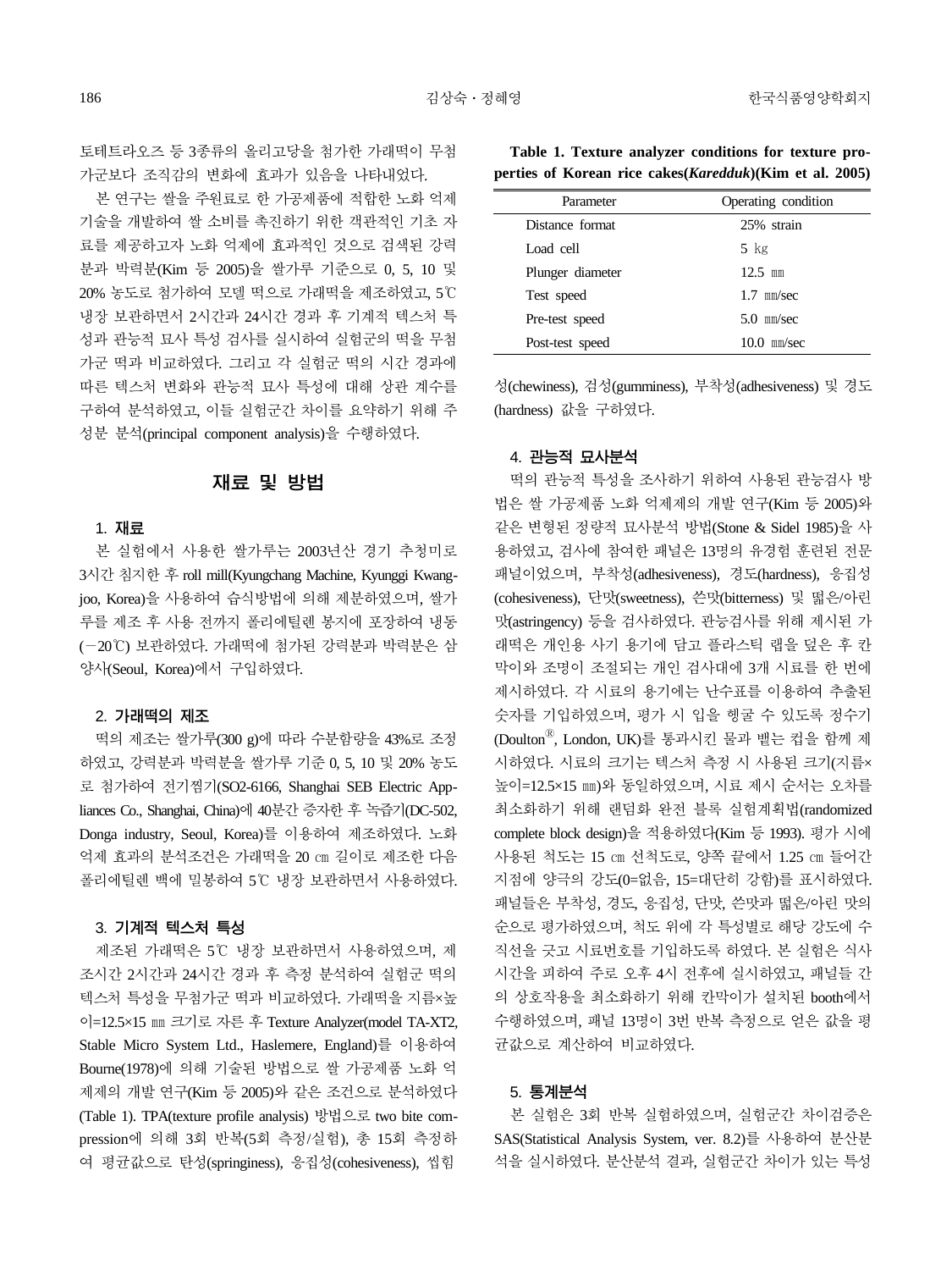의 경우, 실험군의 평균값 간의 차이 수준 여부를 결정하기 위해 SNK(Student Newman Keul)의 다중비교 방법을 실시하 였다. 또한, 각 실험군 떡의 시간 경과에 따른 텍스처 변화와 관능적 묘사 특성에 대해 상관 계수(*r*)를 산출하였고, 이들 실험군간 차이를 요약하기 위해 Xlstat software(Xlstat User's Guide, Paris, France)를 사용하여 주성분 분석(principal component analysis)을 수행하였다.

### 결과 및 고찰

#### 1. 밀가루 첨가 수준별 떡의 물리적 텍스처 변화

노화 억제 효과 분석을 위해 강력분과 박력분을 쌀가루 기 준 0, 5, 10 및 20% 농도로 첨가하여 가래떡을 5℃ 냉장 보관 하면서 2시간과 24시간 경과 후 가래떡의 탄성(springiness), 응집성(cohesiveness), 씹힘성(chewiness), 검성(gumminess), 부 착성(adhesiveness) 및 경도(hardness) 등 텍스처 변화를 비교 하여 측정하였고, 효과적인 노화 억제 물질의 기준은 실험군 떡의 경도를 무첨가군(control) 떡과 비교하여 낮은 정도로 판단하였다. 무첨가군 가래떡과 비교하여 Texture Analyzer에 의해 측정한 텍스처 특성의 결과는 Table 2와 3에 나타나 있 다. 가래떡의 텍스처 특성은 탄성, 응집성 및 부착성의 경우 5℃ 저장 2시간과 24시간 경과 후 무첨가군과 비교하여 큰 차이가 없이 비슷한 경향을 보여주었다. 그러나 씹힘성, 검성 및 경도의 특성에서 유화제 첨가 가래떡의 경우(Kim & Chung 2007c)와 마찬가지로 무첨가군과 비교하여 유의적인 차이를 보여 주었다. 효과적인 노화 억제 물질의 기준이 되는 텍스처 경도의 비교에서는 무첨가군에 비해 밀가루 첨가군 떡의 경 도가 낮았고, 강력분과 박력분 모두 첨가수준이 높아질수록 무첨가군에 비해 감소하는 경향을 보여 주었으며, 5℃ 저장 24시간 후 무첨가군과 비교하여 경도에서 차이를 보인 군은 강력분 20% 첨가군과 박력분 10% 첨가군으로 나타났다.

밀가루 첨가에 의한 노화 억제 효과는 밀 전분이 쌀 전분 보다 입자가 크며 전분입자의 크기가 클수록 노화가 잘 되지 않는 것으로 설명될 수 있다(Cho 등 2007).

#### 2. 밀가루 첨가 수준별 떡의 관능적 묘사 특성

**Table 2. Texture properties of Korean rice cakes(***Karedduk***) added with wheat flour after 2 hrs of storage at 5**℃

| Addition wheat | Texture properties <sup>1,2)</sup> |              |                  |                     |              |                  |
|----------------|------------------------------------|--------------|------------------|---------------------|--------------|------------------|
| flour(%)       | Springiness                        | Cohesiveness | Chewiness***     | Gumminess***        | Adhesiveness | Hardness***      |
| Control        | 0.93                               | 0.91         | $403.64^{\circ}$ | 437.37 <sup>a</sup> | $-125.14$    | $482.77^{\circ}$ |
| $5\%$ (Hard)   | 0.94                               | 0.92         | $311.79^b$       | $332.27^{b}$        | $-94.21$     | $362.25^{b}$     |
| $10\%$ (Hard)  | 0.91                               | 0.91         | $334.05^b$       | $366.43^{b}$        | $-133.67$    | $401.70^{b}$     |
| 20% (Hard)     | 0.92                               | 0.91         | $274.99^{b}$     | $297.41^{b}$        | $-102.23$    | $322.26^{b}$     |
| $5\%$ (Soft)   | 0.93                               | 0.92         | $329.52^b$       | $352.82^{b}$        | $-106.64$    | $385.65^{b}$     |
| $10\%$ (Soft)  | 0.93                               | 0.91         | $324.45^{b}$     | $349.23^{b}$        | $-109.51$    | $381.79^{b}$     |
| $20\%$ (Soft)  | 0.91                               | 0.93         | $292.33^{b}$     | $321.93^{b}$        | $-136.86$    | $347.54^b$       |

 $1)$  Mean of three replications with five repeated measurements per replication,

<sup>2)</sup> Values with different superscripts within the same column are significantly different( $p<0.05$ ), \*\*\*Significant at  $p<0.001$ .

|  | Table 3. Texture properties of Korean rice cakes (Karedduk) added with wheat flour after 24 hrs of storage at $5^\circ$ |  |  |  |
|--|-------------------------------------------------------------------------------------------------------------------------|--|--|--|
|  |                                                                                                                         |  |  |  |

| Addition wheat | Texture profile <sup><math>1,2)</math></sup> |              |                     |                   |              |                   |
|----------------|----------------------------------------------|--------------|---------------------|-------------------|--------------|-------------------|
| flour(%)       | Springiness                                  | Cohesiveness | Chewiness***        | Gumminess***      | Adhesiveness | Hardness***       |
| Control        | 0.95                                         | 0.87         | $8787^{\circ}$      | $9193^{\circ}$    | $-8.54$      | $10605^a$         |
| 5%(Hard)       | 0.97                                         | 0.87         | $8916^a$            | $9213^a$          | $-10.11$     | $10554^{\circ}$   |
| 10%(Hard)      | 0.95                                         | 0.88         | $8163^{\circ}$      | 8182 <sup>a</sup> | $-8.61$      | $9342^a$          |
| 20% (Hard)     | 0.96                                         | 0.88         | 4668 <sup>b</sup>   | $4896^{\circ}$    | $-20.21$     | 5593 <sup>b</sup> |
| $5\%$ (Soft)   | 0.95                                         | 0.87         | $8728^{\mathrm{a}}$ | $9230^{\circ}$    | $-4.82$      | $10625^a$         |
| $10\%$ (Soft)  | 0.95                                         | 0.88         | $5817^{b}$          | $6156^b$          | $-8.90$      | 7029 <sup>b</sup> |
| $20\%$ (Soft)  | 0.94                                         | 0.88         | $7213^a$            | $7661^{\circ}$    | $-11.45$     | $8745^{\circ}$    |

 $1)$  Mean of three replications with five repeated measurements per replication,

<sup>2)</sup> Values with different superscripts within the same column are significantly different( $p$ <0.05), \*\*\*Significant at  $p$ <0.001.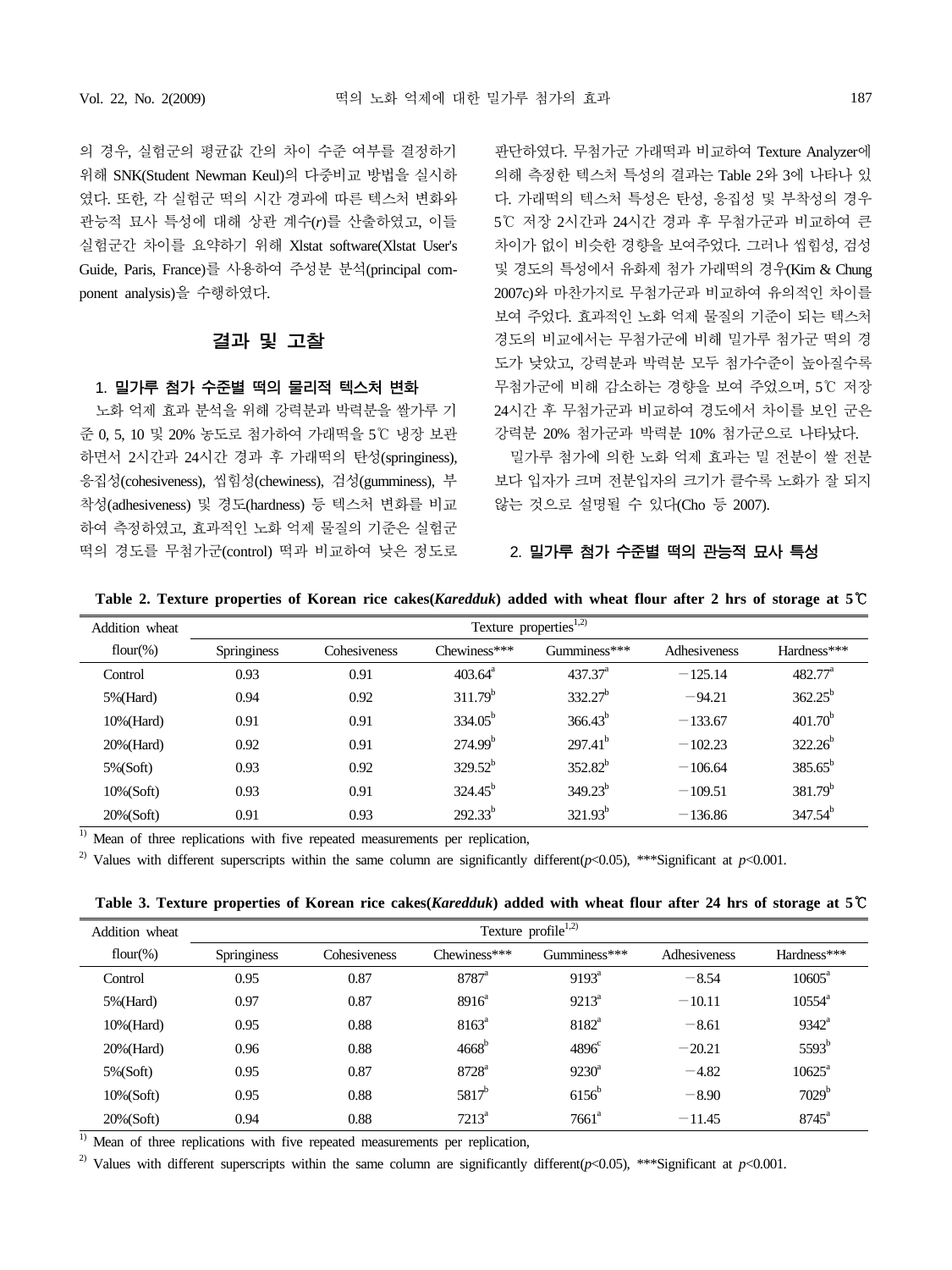| Addition wheat | Attributes <sup>1)</sup> |                 |              |                  |                   |             |
|----------------|--------------------------|-----------------|--------------|------------------|-------------------|-------------|
| flour(%)       | Adhesiveness             | <b>Hardness</b> | Cohesiveness | <b>Sweetness</b> | <b>Bitterness</b> | Astringency |
| Control        | 8.71                     | 4.35            | 8.78         | 2.45             | 1.65              | 2.21        |
| $5\%$ (Hard)   | 8.46                     | 4.65            | 8.92         | 2.33             | 1.73              | 2.02        |
| $10\%$ (Hard)  | 8.85                     | 4.07            | 9.17         | 2.68             | 1.46              | 1.73        |
| $20\%$ (Hard)  | 9.60                     | 3.15            | 8.70         | 2.37             | 1.38              | 1.60        |
| $5\%$ (Soft)   | 8.83                     | 4.41            | 9.11         | 2.44             | 1.56              | 1.69        |
| $10\%$ (Soft)  | 9.06                     | 4.07            | 9.27         | 2.32             | 1.33              | 1.58        |

20%(Soft) 9.06 3.67 9.48 2.70 1.29 2.83

**Table 4. Descriptive sensory analysis of Korean rice cakes(***Karedduk***) added with wheat flour after 2 hrs of storage at 5**℃

 $\frac{1}{1}$  Mean of three replications with 13 panels measurements.

**Table 5. Descriptive sensory analysis of Korean rice cakes(***Karedduk***) added with wheat flour after 24 hrs of storage at 5**℃

| Addition wheat | Attributes $1,2)$ |                     |              |           |                   |             |
|----------------|-------------------|---------------------|--------------|-----------|-------------------|-------------|
| flour(%)       | Adhesiveness      | Hardness***         | Cohesiveness | Sweetness | <b>Bitterness</b> | Astringency |
| Control        | 3.78              | $8.43^{ab}$         | 4.18         | 1.86      | 1.80              | 2.40        |
| $5\%$ (Hard)   | 3.71              | $8.82^{ab}$         | 4.00         | 2.27      | 1.35              | 1.61        |
| $10\%$ (Hard)  | 4.07              | 8.21 <sup>abc</sup> | 4.56         | 2.38      | 1.62              | 2.12        |
| $20\%$ (Hard)  | 4.36              | $6.66^{\circ}$      | 4.98         | 2.36      | 1.82              | 2.24        |
| $5\%$ (Soft)   | 3.53              | $9.10^a$            | 4.30         | 2.33      | 1.40              | 1.94        |
| $10\%$ (Soft)  | 4.46              | 7.31 <sup>bc</sup>  | 4.70         | 2.31      | 1.64              | 2.00        |
| $20\%$ (Soft)  | 4.88              | $7.14^{bc}$         | 4.20         | 2.52      | 1.60              | 2.12        |

 $<sup>1)</sup>$  Mean of three replications with 13 panels measurements,</sup>

<sup>2)</sup> Values with different superscripts within the same column are significantly different( $p$ <0.05), \*\*\*Significant at  $p$ <0.001.

강력분과 박력분을 첨가하여 제조한 가래떡을 5℃ 냉장 보관하면서 2시간과 24시간 경과 후 측정한 관능적 묘사 특 성 부착성(adhesiveness), 경도(hardness), 응집성(cohesiveness), 단맛(sweetness), 쓴맛(bitterness) 및 떫은/아린 맛(astringency) 등은 Table 4와 5에 나타나 있다.

밀가루 첨가에 의한 가래떡의 5℃에서 2시간 저장 후 묘사 특성 중에서 부착성, 경도, 응집성, 단맛, 쓴맛 및 떫은/아린 맛 등을 실험군과 무첨가군을 비교하였을 때 큰 차이가 없었다. 가래떡의 5℃ 저장 24시간 후 묘사 특성에서는 2시간 저장 후 경우와 마찬가지로 묘사 특성 중에서 부착성, 응집성, 단맛, 쓴맛 및 떫은/아린 맛의 경우 실험군과 무첨가군을 비교하였 을 때 큰 차이가 없었다. 그러나 경도의 비교에서는 무첨가군 에 비해 밀가루 첨가군 떡의 경도가 낮았으며, 강력분과 박력 분 모두 첨가수준이 높아질수록 경도가 무첨가군의 경도에 비 해 유의적으로 감소하는 경향을 보여 주었다. 따라서 강력분 과 박력분도 유화제 첨가(Kim & Chung 2007c)와 같이 관능적 특성 중 경도를 제외한 거의 모든 특성에 영향을 주지 않는 첨가물로서 가래떡 제조 시 사용될 수 있음을 보여주고 있다.

# 3. 밀가루 첨가 떡의 텍스처와 관능적 특성 간의 주성분 분석

강력분과 박력분을 0, 5, 10 및 20% 농도로 첨가하여 제조 한 가래떡을 5℃ 냉장 보관하면서 2시간과 24시간 경과 후 텍스처와 관능적 묘사 특성 변화의 평균값을 적용하여 주성 분 분석(principal component analysis)을 실시한 결과, 제 1 주 성분(F1)과 제 2 주성분(F2)이 각각 총 변동(variability)의 74.7% 와 10.5%를 설명해 주어 총 변동의 85.2%가 설명되었다. 또 한 F1과 F2의 고유벡터(eigenvectors)는 다음과 같이 나타났다.

 $F1 = -0.294X_1 + 0.324X_2 - 0.327X_3 - 0.327X_4 + 0.327X_5 - 0.327X_6$ +0.330X<sub>7</sub> - 0.327X<sub>8</sub>+0.329X<sub>9</sub>+0.205X<sub>10</sub> - 0.121X<sub>11</sub> - 0.031X<sub>12</sub>  $F2=-0.014X_1+0.103X_2-0.076X_3-0.075X_4+0.016X_5-0.075X_6$  $-0.024X_7-0.055X_8+0.013X_9-0.133X_{10}+0.680X_{11}+0.698X_{12}$  $(X_1:$  springiness,  $X_2:$  cohesiveness,  $X_3:$  chewiness,  $X_4:$  gummi-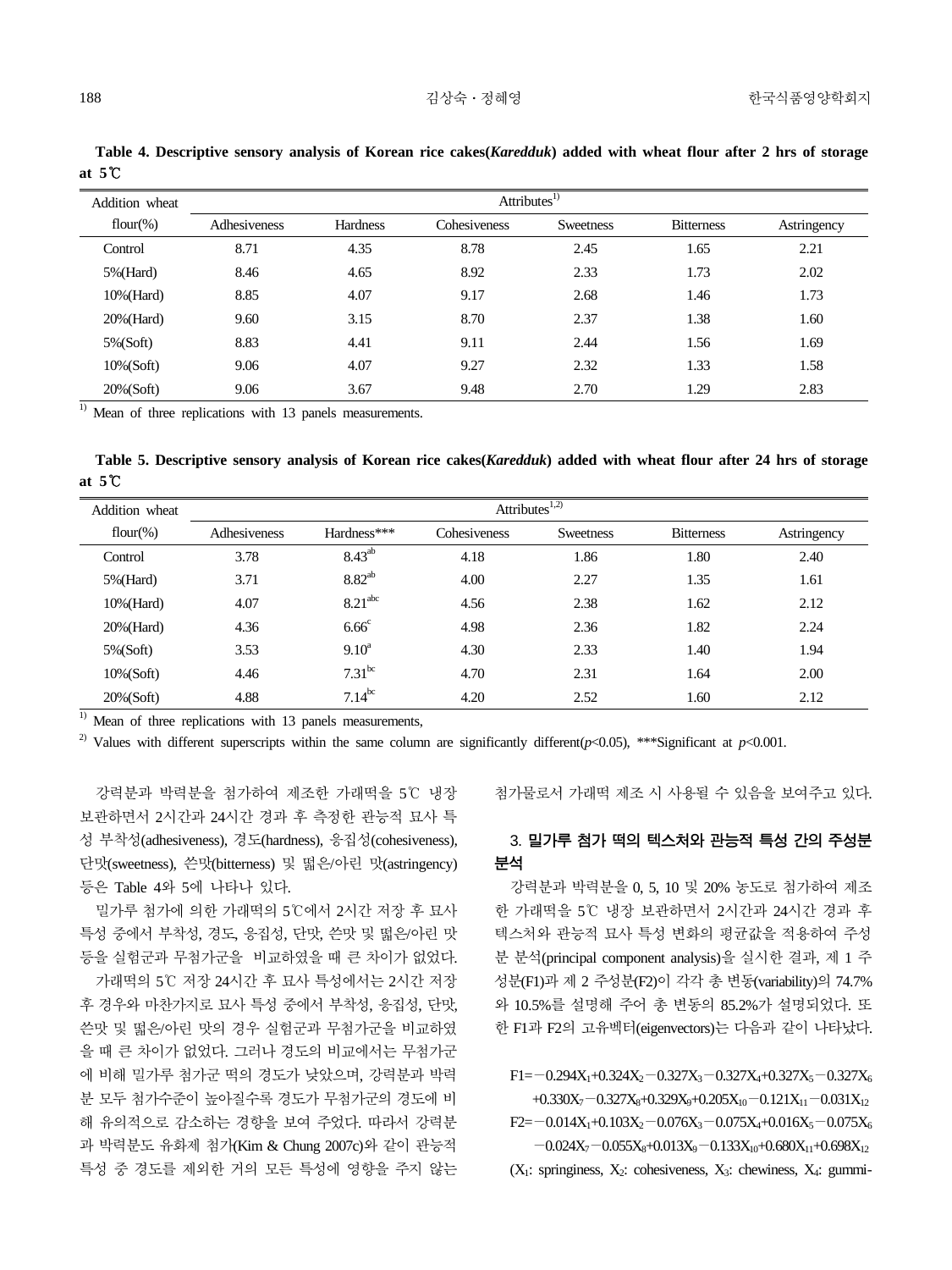F1(x축)과 F2(y축)의 좌표 상에서의 저장 시간대 별 가래떡 의 텍스처 특성과 관능적 묘사 특성들의 부하된(loading) 정 도는 Fig. 1에 있다. F1(x축)에 대하여 텍스처 특성과 관능적 묘사 특성 모두 부착성과 응집성이 양(+)의 방향으로 높게 부 하되어 있으며, 텍스처 특성의 탄성, 씹힘성, 검성 및 경도와 관능적 특성의 경도가 음(-)의 방향으로 높게 부하되었다. F2(y축)에 대해서는 관능적 묘사 특성 중 쓴맛 및 떫은/아린 맛의 값이 양(+)의 방향으로 비교적 높게 부하되었으며, 그 밖의 특성들은 각각 음(-)의 방향으로 부하되어 있었다. 각 저장 시간대 별 기계적 텍스처 특성의 부착성, 경도 및 응집 성과 훈련된 패널에 의한 관능적 묘사 특성의 부착성, 경도 및 응집성에서 상관관계가 있는 것으로 나타났다.

Fig. 1을 참고로 하여 Fig. 2에서 F1(x축)이 음(-)의 방향으 로 부하될수록 텍스처 경도가 높으며, Fig. 2에 나타난 바와 같이 저장 시간대 별 텍스처 경도의 비교에서 5℃ 저장 24시 간 후의 값들이 5℃ 저장 2시간 후의 값들보다 음(-)의 방향 으로 나타나 경도가 높았다. 또한, 무첨가군과 첨가군의 텍스



**Fig. 1. Texture properties and sensory attributes of Korean rice cakes(***Karedduk***) on first(x) and second(y) principal components.**

Spring: springiness, Cohe: cohesiveness, Chew: chewiness, Gumm: gumminess, Adhe: adhesiveness, Hard: hardness, AsheS: sensory attribute adhesiveness, HardS: sensory attribute hardness, CoheS: sensory attribute cohesiveness, SweetS: sensory attribute sweetness, BitterS: sensory attribute bitterness, AstringS: sensory attribute astringency.



**Fig. 2. Korean rice cakes(***Karedduk***) added with wheat flour on first(x) and second(y) principal components.**

Control2: control after 2 hrs of storage at  $5^{\circ}$ , 5% HW2: hard wheat flour 5% addition, 10% HW2: hard wheat flour 10% addition, 20% HW2: hard wheat flour 20% addition, 5% SW2: soft wheat flour 5% addition, 10% SW2: soft wheat flour 10% addition, 20% SW2: soft wheat flour 20% addition, Control24: control after 24 hrs of storage at 5℃, 5% HW24: hard wheat flour 5% addition, 10% HW24: hard wheat flour 10% addition, 20% HW24: hard wheat flour 20% addition, 5% SW24: soft wheat flour 5% addition, 10% SW24: soft wheat flour 10% addition, 20% SW24: soft wheat flour 20% addition.

처 경도의 비교에서 무첨가군에 비해 밀가루 첨가군의 값이 양(+)의 방향으로 부하되어 떡의 경도가 낮았으며, 강력분과 박력분 모두 첨가수준이 높아질수록 무첨가군에 비해 F1(x 축)이 양(+)의 방향으로 부하되어 경도가 감소하는 경향을 보 여 주었다. F1(x축)과 F2(y축)에 대한 각 시료들의 점수 분포 를 살펴보면(Fig. 2), F1(x축)에 대하여 5℃ 저장 2시간 후 강 력분 10%와 20% 첨가군과 박력분 20% 첨가군의 경도 값이 양(+)의 방향으로, 5℃ 저장 24시간 후 박력분 10%와 20% 첨 가군과 강력분 20% 첨가군의 경도 값이 양(+)의 방향으로 나 타났다. F2(y축)에 대해서는 저장 24시간 후 강력분 20% 첨 가군이 양(+)의 방향으로, 저장 24시간 후 강력분 5% 첨가군 이 음(-)의 방향으로 높게 부하되었다.

강력분과 박력분을 0, 5, 10 및 20% 농도로 첨가하여 제조 한 가래떡을 5℃ 냉장 보관하면서 2시간과 24시간 경과 후 텍 스처와 관능적 묘사 특성 간의 상관관계를 분석한 결과는 Table 6과 같다. 훈련된 전문 패널에 의한 관능적 묘사 특성의 부착성과 응집성은 기계적으로 측정된 탄성, 씹힘성, 검성 및 경도와 음(-)의 상관이 있었으며, 기계적 부착성과 응집성과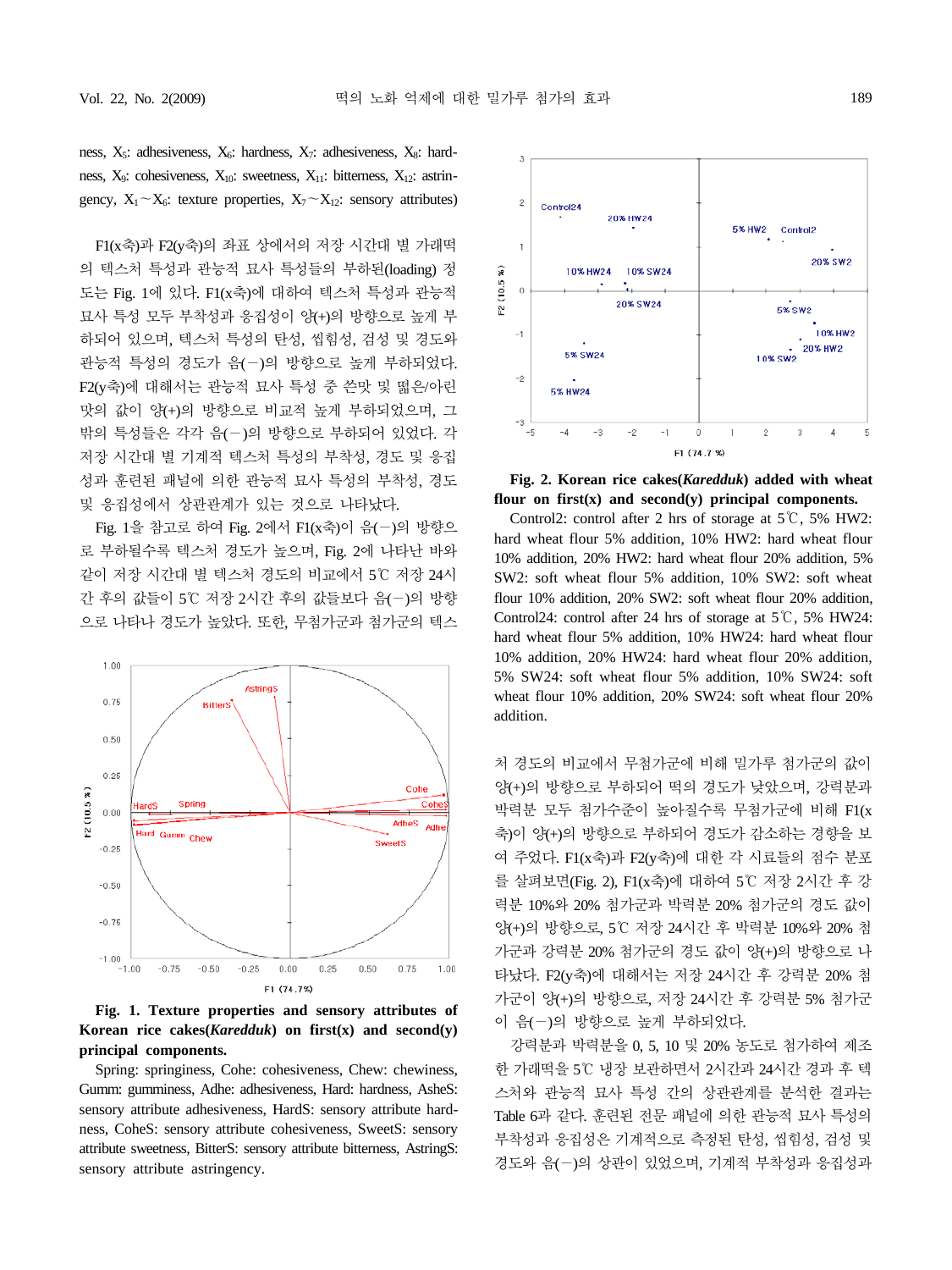**Table 6. Correlation coefficients(***r***) between texture properties and sensory attributes of Korean rice cakes(***Karedduk***)**

| Sensory attributes  | Texture properties |              |            |            |              |            |  |
|---------------------|--------------------|--------------|------------|------------|--------------|------------|--|
|                     | Springiness        | Cohesiveness | Chewiness  | Gumminess  | Adhesiveness | Hardness   |  |
| Adhesiveness        | $-0.88***$         | $0.98***$    | $-0.97***$ | $-0.97***$ | $0.97***$    | $-0.97***$ |  |
| <b>Hardness</b>     | $0.88***$          | $-0.95***$   | $0.98***$  | $0.98***$  | $-0.94***$   | $0.98***$  |  |
| <b>Cohesiveness</b> | $-0.86***$         | $0.99***$    | $-0.98***$ | $-0.98***$ | $0.98***$    | $-0.98***$ |  |
| <b>Sweetness</b>    | $-0.66*$           | $0.54*$      | $-0.53$    | $-0.53$    | $0.56*$      | $-0.53$    |  |
| <b>Bitterness</b>   | 0.40               | $-0.38$      | 0.23       | 0.23       | $-0.37$      | 0.23       |  |
| Astringency         | $-0.06$            | $-0.07$      | 0.11       | 0.11       | $-0.05$      | 0.11       |  |

\*Significant at *p*<0.05, \*\*\*Significant at *p*<0.001.

는 양(+)의 상관이 있었다. 전문 패널에 의한 경도는 기계적 으로 측정된 탄성, 씹힘성, 검성 및 경도와 양(+)의 상관이 있 었으며, 기계적으로 측정된 부착성과 응집성은 음(-)의 상관 이 있었다. 즉, 훈련된 전문 패널들이 평가한 단단한 떡일수 록 기계적으로 측정된 경도가 높았으며, 기계적으로 측정된 부착성과 응집성은 낮게 나타났다(Table 6).

### 요약 및 결론

강력분과 박력분을 쌀가루 기준 0, 5, 10 및 20% 농도로 첨가하여 제조한 가래떡을 5℃ 저장 2시간과 24시간 후 텍스 처의 변화를 측정 분석하였으며, 관능검사를 실시하여 노화 억제 효과를 비교하였다. 가래떡의 텍스처 특성 탄성, 응집성 및 부착성은 5℃ 저장 2시간과 24시간 경과 후 무첨가군과 비교하여 큰 차이가 없었으나, 씹힘성, 검성, 경도는 낮아지 는 경향을 보여 주었다. 5℃ 저장 24시간 후 경도의 비교에서 밀가루 첨가수준이 높아질수록 무첨가군에 비해 낮아지는 경향을 보여 주었다. 가래떡의 5℃ 저장 2시간과 24시간 후 관능적 묘사 특성 분석에서는 부착성, 응집성, 단맛, 쓴맛 및 떫은/아린 맛의 경우 실험군과 무첨가군을 비교하였을 때 큰 차이가 없었다. 그러나 5℃ 저장 24시간 후 경도의 비교에서 는 무첨가군에 비해 밀가루 첨가군 떡의 경도가 낮은 경향을 보여 주었다. 밀가루 첨가 가래떡의 텍스처와 관능적 묘사 특 성 간의 상관관계를 분석한 결과, 전문 패널에 의한 관능적 특성의 부착성과 응집성은 기계적 특성의 탄성, 씹힘성, 검성 및 경도와 음(-)의 상관, 부착성과 응집성과는 양(+)의 상관 이 있었다. 관능적 특성의 경도는 기계적으로 측정된 탄성, 씹힘성, 검성 및 경도와 양(+)의 상관, 부착성과 응집성과는 음(-)의 상관이 있었다. 따라서 강력분과 박력분은 첨가수준 이 높아질수록 무첨가군에 비해 경도가 감소하는 경향을 보 여 주었으며, 가래떡 제조 시 강력분 20% 또는 박력분 10%를 첨가하면 노화 억제에 효과가 있는 것으로 확인되었다.

# 감사의 글

본 연구는 농림부에서 시행한 농림기술개발 사업의 연구 비 지원으로 수행된 연구결과의 일부로 이에 감사드립니다.

#### 참고문헌

- Bourne MC. 1978. Texture profile analysis. *Food Technol* 32: 62-72
- Cho MJ, Kang OJ, Lee MK, Koh DH, Kim AJ, Park HO, Moon SH, Lee HJ, Ryo CS. 2007. The Principle of Cookery. pp.144-149. Kyomunsa, Seoul, Korea
- Choi CR, Shin MS. 1996. Effects of sugars on the retrogradation of rice flour gels. *Kor J Food Sci Technol* 28:904-909
- Hibi Y, Kitamura S, Kuge T. 1990. Effect of lipids on the retrogradation of cooked rice. *Cereal Chem* 67:7-11
- Hoseney RC. 1986. Principles of Cereal Science and Technology. pp.54. The American Association of Cereal Chemists, Inc. Minnesota, USA
- I'Anson KJ, Miles MJ, Morris VJ, Bestford LS, Jarvis DA, Marsh RA. 1990. The effects of added sugars on the retrogradation of wheat starch gels. *J Cereal Sci* 11:243-248
- Kim DH. 1992. Food Chemistry. pp.300-307. Tamgudang, Seoul, Korea
- Kim KO, Kim SS, Sung NK, Lee YC. 1993. Sensory Evaluation Method and Application. pp.161-169. Sinkwang, Seoul, Korea
- Kim JO, Choi CR, Shin MS, Kim SK, Lee SK, Kim WS. 1996. Effects of water content and storage temperature on the aging of rice starch gels. *Kor J Food Sci Technol* 28: 552-557
- Kim JO, Shin MS. 1996. Retrogradation of rice flour gels with